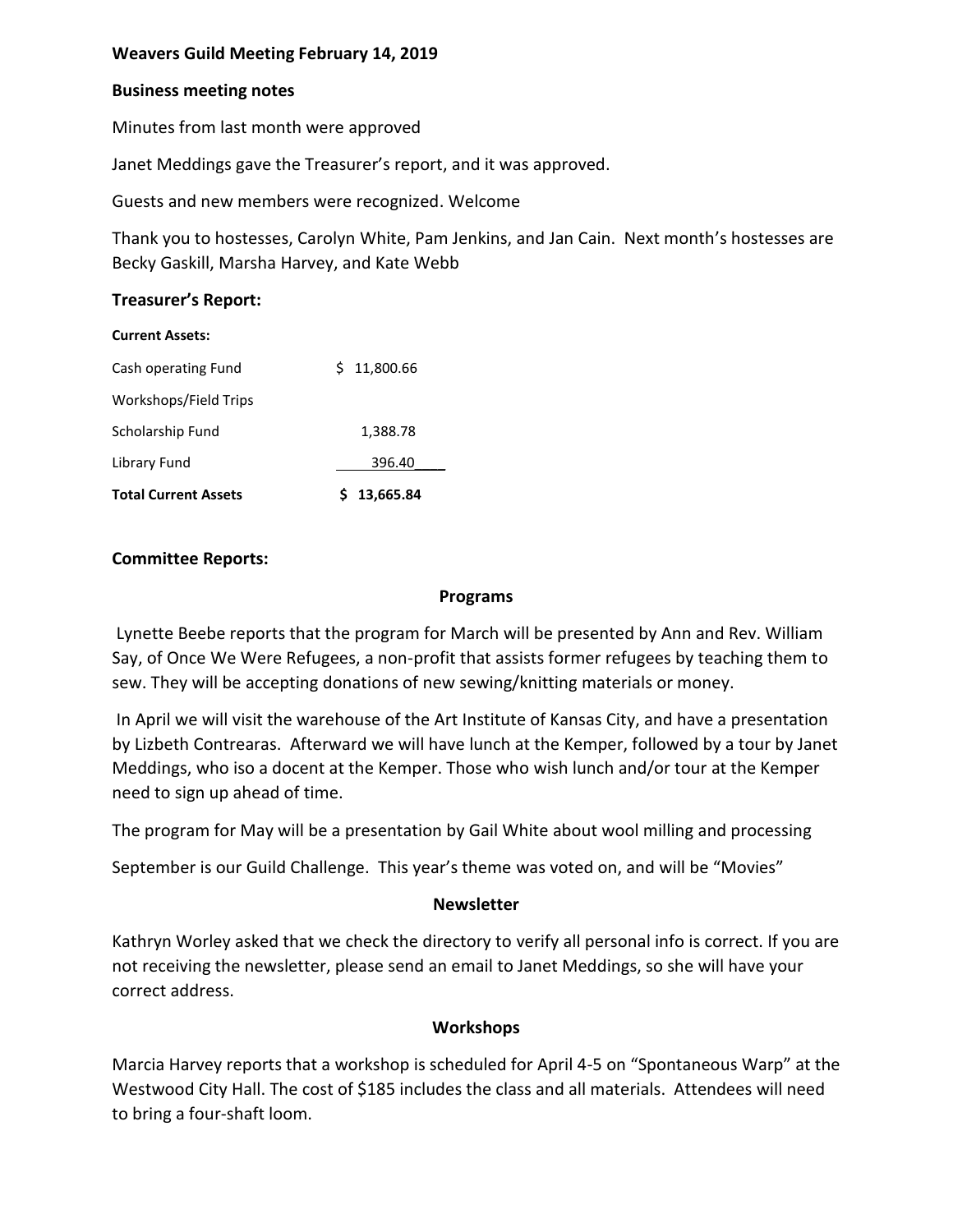April 6, will be a follow-up workshop on "Hand-Painted Warps". The cost for it is \$90. Please bring cotton or cellulose warp material for dying.

Marcia needs a \$50 deposit for this set of workshops. There will be an opportunity to sign up at the guild meetings next month, and more information coming soon on the web site.

# **Service Project**

Jackie Kinkaid was out of town. Jacqueline asked for a vote on whether we wanted to continue to provide crafting kits/supplies for the hospice house. We voted to continue.

When you bring supplies for this project, please put them in zip lock bags, and bring supplies for an entire project; for example, embroidery hoops, cloth, pattern, thread, needle, and scissors, *or* color pages and crayons or pencils, *or* yarn, crochet hook, pattern, and scissors…. Please begin the project, so the person who takes it up can just continue without having to think or plan. Examples would be to knit a few rows of a scarf, or embroider a leaf, etc.

## **Library**

Deb Buddish reports the library has purchased a new book: Ondule' Textiles. Please let her know if there are materials you wish to see in the library.

# **Scholarships**

Gail White asks that everyone see the updated scholarship guidelines in the directory. Please send any scholarship applications to Gail, who will forward them to the board for approval.

# **Felting Group**

Judy Santner reports that the felting group currently has an installation at the arboretum that will be there through March. She encouraged all to visit. Admission is \$3, except on Tuesdays, when it is free.

She also reported that the felters' installation is featured on the cover of the Star Magazine.

The felting group will meet next on February 23 at the central library on 87<sup>th</sup> street at 10:30 am.

# **Sewing Group**

Sandy Cahill reported that the sewing group are working on making an origami top from their hand-woven fabrics, and hope to share with the guild at a later date.

They have moved their meetings to the Yarn Mercantile (Angelika's) in Independence. They meet on the first Saturday of every month from 10 to 12.

# **KAWS**

Cheryl Davis reported that she and Becky Stevens are co-chairs for planning for KAWS 2020, when our guild will host. They have most of their team leaders, but still need volunteers and "worker bees". They have created a Logo for the conference that will be available as a JPEG to download for those who want to make and share cards or brochures.

Registration for KAWS 2020 will begin November, 2019, and will be available on line.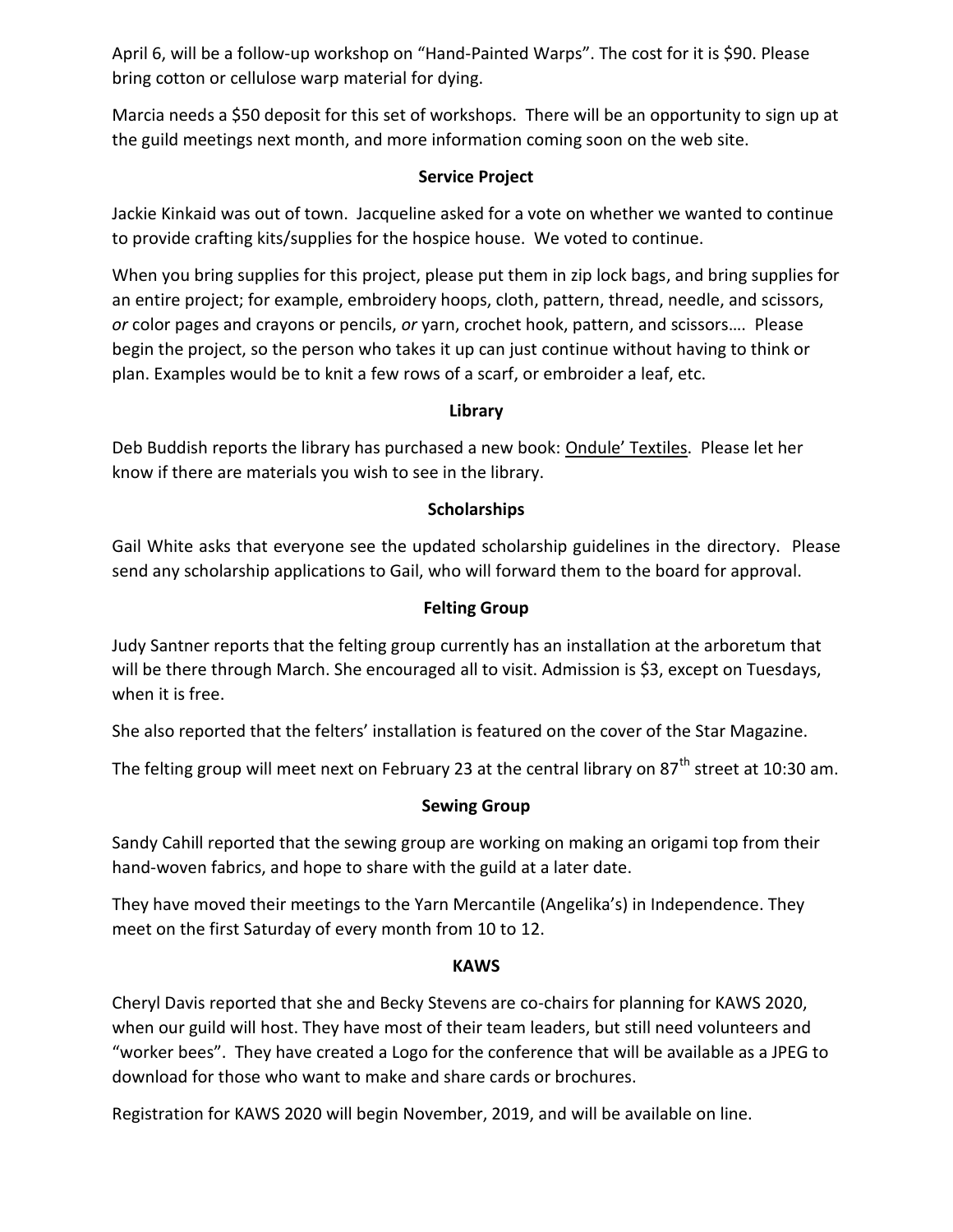Gail reports this is the first time KAWS will be working along-side Missouri Fiber Arts, and will be a unique opportunity for sharing talent and knowledge.

# **Creative Hand**

Barrie Mason and Sandy Cahill have scheduled a retreat for those who wish to participate in planning this year's show, which is November 22-23 this fall. Please contact Barrie or Sandy to sign up.

## **Old Business:**

• If you have items you wish to sell, you may bring them to guild meetings, and announce it during show-and-tell. You may also put sale items in the classified section of the newsletter.

# **New Business:**

- Janet Meddings talked about allowing on-line payments for membership, registration for workshops, events, etc. She will be setting up a payment system through PayPal. Since PayPal charges a small amount for each transaction, the guild will add a one dollar "convenience fee" to any online payments, to cover those costs. Mailing or carrying in payment will still be allowed, and the dollar fee will not apply. The vote was carried.
- We have no one at this time to lead the mentorship program. Jacqueline sent around a sign-up sheet for those interested in participating as possible mentors. She will try to match mentors and mentees according to skills and abilities as well as travel convenience.
- Lynette is stepping down from work on the directory. The guild is looking for a new person to take on that responsibility. Kirsten Kakolewski volunteered for that job. Yeah!
- Jacqueline called for suggestions about what we might all make for our Christmas exchange. We voted, and decided to make bags (tote bags, lunch bags, purses, etc.)
- Leesa Duby has Weavers' Guild brochures available for anyone who would like to take some to give away or leave in public places (libraries, doctors offices, craft stores, etc.)
- Linda Stoker displayed a rug of original design in the Art Deco style that is being raffled by the State Line Rug Hookers ATHA Chapter. The raffle will support a fund raiser for The Grooming Project, which teaches women dog grooming skills that might help them find employment. The winner will be announced at a drawing on February 24. Tickets are one for \$5 or three for \$10. Email [Jane@heartandharerugs.com](mailto:Jane@heartandharerugs.com) if you have questions.
- To think about and discuss next meeting:
	- $\blacksquare$  This is the guild's 65<sup>th</sup> year of existence. We are one of the oldest weavers' guilds in the US. Do we want to plan a special event of some kind to commemorate our  $70<sup>th</sup>$ year? We have some time to plan.
	- Jacqueline suggested we might like to look into having an art installation displayed in a gallery, bank, or community center. Examples of woven art in a public place would be good publicity for the weavers' guild, and possibly boost interest in membership.